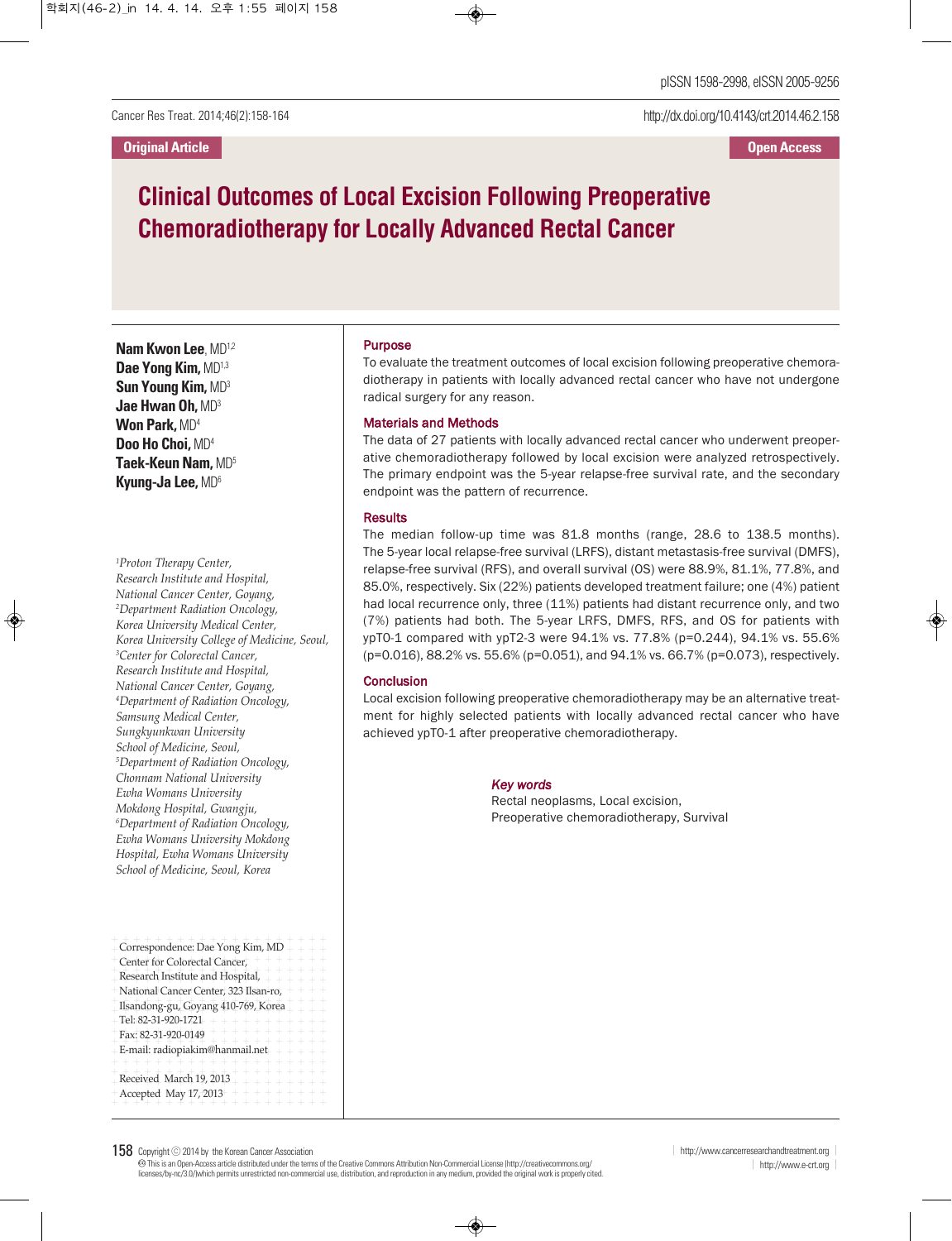Local excision (LE) techniques for rectal cancer are appealing due to their lower perioperative morbidity and mortality rates and better functional outcomes compared with standard transabdominal resection. However, LE with curative intent is currently recommended for strictly selected T1 rectal cancers with favorable features such as <30% rectal circumference, <3 cm in size, mobile, non-fixed, within 8 cm of the anal verge, well to moderately differentiated, and no evidence of lymphadenopathy on pretreatment imaging [1]. Although several studies have reported the treatment results of LE for patients with cT2 tumors, LE has not gained widespread acceptance due to disappointing outcomes even with adjuvant therapy [2-4]. For more advanced tumors, LE should be restricted to palliative purposes only.

In the era of preoperative chemoradiotherapy (CRT), the potential advantages of preoperative CRT have increased interest in the use of LE for patients with locally advanced rectal cancer (LARC) who show significant tumor regression after preoperative CRT. Several retrospective studies have reported the treatment outcomes of LE for a highly select subset of patients with cT2-3 rectal cancer who respond well to preoperative CRT [5-7]. However, most reported data were limited by being assessed in only a few single-center studies involving relatively small numbers of patients with favorable features. A few prospective phase II trials of preoperative CRT and LE are ongoing. The American College of Surgeons Oncology Group (ACOSOG) trial Z6041 recently published preliminary results of preoperative CRT and LE for cT2N0 rectal cancer [8]. In addition, the Capecitabine, Radiotherapy and Transanal Endoscopic Microsurgery Surgery (CARTS) study, which will investigate the feasibility of preoperative CRT followed by transanal endoscopic microsurgery in patients with cT1-3N0 rectal cancer, is currently recruiting participants [9]. However, retrospective series or clinical trials regarding clinical experience with the use of preoperative CRT and LE for LARC are sparse.

This study investigated the treatment outcomes of LE following preoperative CRT for patients with cT3-4 rectal cancer who refused ablation of the anal sphincter, were considered inoperable due to medical comorbidities that contraindicated a major surgery, or achieved good response to preoperative CRT.

# **Materials and Methods**

### **1. Patient inclusion**

The patient database was reviewed to select patients with LARC who received preoperative CRT followed by LE. All patients were required to meet the following inclusion criteria for entry into the study: 1) histologically confirmed rectal adenocarcinoma, 2) cT3-4 classification, 3) no distant metastasis, and 4) the initiation of preoperative CRT before September 30, 2009. Eight Korean radiation oncology centers participated in the data collection, and a total of 27 patients were registered. There were mainly two situations in which LE was conducted. One was when the doctor recommended LE as the primary option limited to clinical complete response (CR) patients. The other was when the doctor recommended the procedure as an alternative to radical surgery due to refusal of radical surgery, old age, medical inoperability, etc. In the case of the former, the patient showing clinical CR following preoperative CRT would have given his or her consent to an experimental treatment after being sufficiently informed. This study was approved by the Institutional Review Board of the National Cancer Center, Republic of Korea (NCCNCS-12-649) and the Korean Radiation Oncology Group (KROG 12-04).

### **2. Treatments**

Preoperative radiation therapy was given to a dose of 44.0 to 50.4 Gy (median, 50.4 Gy) in 1.8 to 2.0 Gy daily fractions. Conventional or three-dimensional treatment planning using three- or four-field techniques was used. Chemotherapy was administered concurrently with radiation therapy using a fluoropyrimidine-based regimen (n=23, 85%) or irinotecanbased regimen (n=4, 15%). Four to 8 weeks after completion of preoperative CRT, LE was performed by a transanal approach under general anesthesia. Full-thickness excision of the tumor or scar with negative margins was performed. Nineteen patients (70%) received adjuvant chemotherapy comprising a fluoropyrimidine-based regimen (n=18, 67%) or oxaliplatin-based regimen ( $n=1, 4\%$ ). The chemotherapeutic regimens, both preoperative and postoperative, were selected for each patient according to the preferences of the attending medical oncologists.

#### **3. Evaluation and follow-up**

All patients underwent a standard pretreatment workup including medical history, physical examination, serum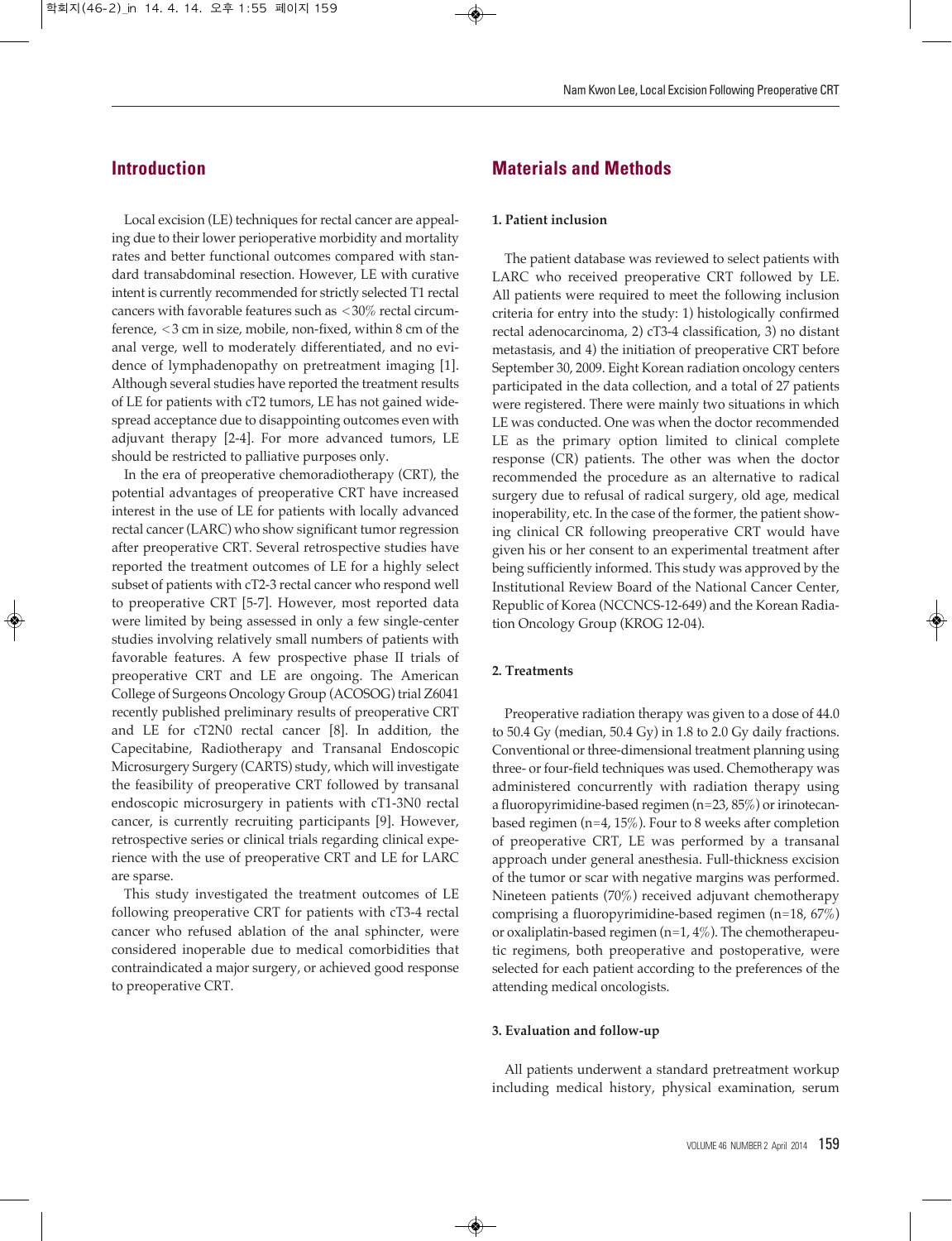carcinoembryonic antigen level, and imaging studies including chest X-ray and computed tomography (CT), transrectal ultrasonography, <sup>18</sup> F-fluorodeoxyglucose positron emission tomography, or magnetic resonance imaging. The response to preoperative CRT was evaluated using the tumor regression grading system proposed by Dworak et al. [10]. Tumor regression was graded as follows: grade 0, no regression; grade 1, minimal regression; grade 2, moderate regression; grade 3, near-complete regression; and grade 4, complete regression. All tumors were staged according to the American Joint Committee on Cancer staging manual 7th edition.

All patients underwent standardized follow-up comprising a physical examination, digital rectal examination, complete blood counts, biochemical profiles, and serum carcinoembryonic antigen level at each visit. Follow-up imaging studies, such as abdominopelvic CT and colonoscopy, were performed as clinically indicated or at the physician's discretion. Disease recurrence was pathologically proven by surgical resection, biopsy, or cytology and/or radiological findings.

|  |  |  |  | <b>Table 1.</b> Baseline patient and tumor characteristics |
|--|--|--|--|------------------------------------------------------------|
|--|--|--|--|------------------------------------------------------------|

| Characteristic                | No. of patients $(\%)$ |
|-------------------------------|------------------------|
| Age (yr)                      |                        |
| Median                        | 66                     |
| Range                         | 39-87                  |
| Gender                        |                        |
| Male                          | 16(59)                 |
| Female                        | 11(41)                 |
| Distance from anal verge (cm) |                        |
| Median                        | 3.0                    |
| Range                         | $0.0 - 7.0$            |
| Tumor size (cm)               |                        |
| Median                        | 3.0                    |
| Range                         | $2.0 - 5.0$            |
| cT classification             |                        |
| cT3                           | 26(96)                 |
| cT4                           | 1(4)                   |
| cN classification             |                        |
| Negative                      | 15(56)                 |
| Positive                      | 12(44)                 |
| Histologic grade              |                        |
| Low                           | 24 (89)                |
| High                          | 1(4)                   |
| Unknown                       | 2(8)                   |
| Serum CEA (ng/mL)             |                        |
| Median                        | 2.6                    |
| Range                         | $0.7 - 5.6$            |

CEA, carcinoembryonic antigen.

#### **4. Statistics**

The primary endpoint was relapse-free survival (RFS), defined as the time interval from the initiation of CRT to any type of recurrence other than death. Local failure was defined as any disease recurrence within the pelvis, and any failure outside the pelvis was classified as a distant metastasis. Survival was estimated using the Kaplan-Meier method, with differences compared using the log-rank test. Hazard ratios were calculated using a Cox proportional-hazards model. Statistical significance was defined as a p-value of  $< 0.05.$ 

### **Results**

### **1. Patients and treatment**

Table 1 shows the individual and clinical characteristics of the patients. At the time of diagnosis, all patients had an Eastern Cooperative Oncology Group performance status of 0 to 1. All tumors were assessed by digital rectal examination and were located within 7 cm of the anal verge. In the present study, the most common reasons for undergoing LE were good clinical response and doctor's recommendation (n=14, 52%) and patient's refusal of radical surgery (n=8, 30%), followed by old age (n=2,  $7\%$ ), medical inoperability (n=2,  $7\%$ ), and unknown (n=1, 4%). Two patients were considered medically inoperable owing to poor pulmonary function and cerebrovascular accident, respectively. The duration of CRT was 29 to 42 days (median, 37 days). One patient did not complete the planned radiation therapy (45 Gy) at a dose of 39.6 Gy due to severe enteritis. Another patient received three of six cycles of postoperative capecitabine due to a cardiovascular event. The pathologic tumor characteristics after LE are summarized in Table 2. ypT0 tumors were found in nine patients with negative resection margins.

#### **2. Survival outcomes and failure patterns**

The median follow-up time was 81.8 months (range, 28.6 to 138.5 months). The 5-year local relapse-free survival (LRFS), distant metastasis-free survival (DMFS), RFS, and overall survival (OS) were 88.9%, 81.1%, 77.8%, and 85.0%, respectively. Six (22%) patients developed treatment failure during the follow-up period: one (4%) patient had local recurrence only; three (11%) patients had distant recurrence only; and two (7%) patients had both. Among six patients with disease recurrence, three were alive at the last follow-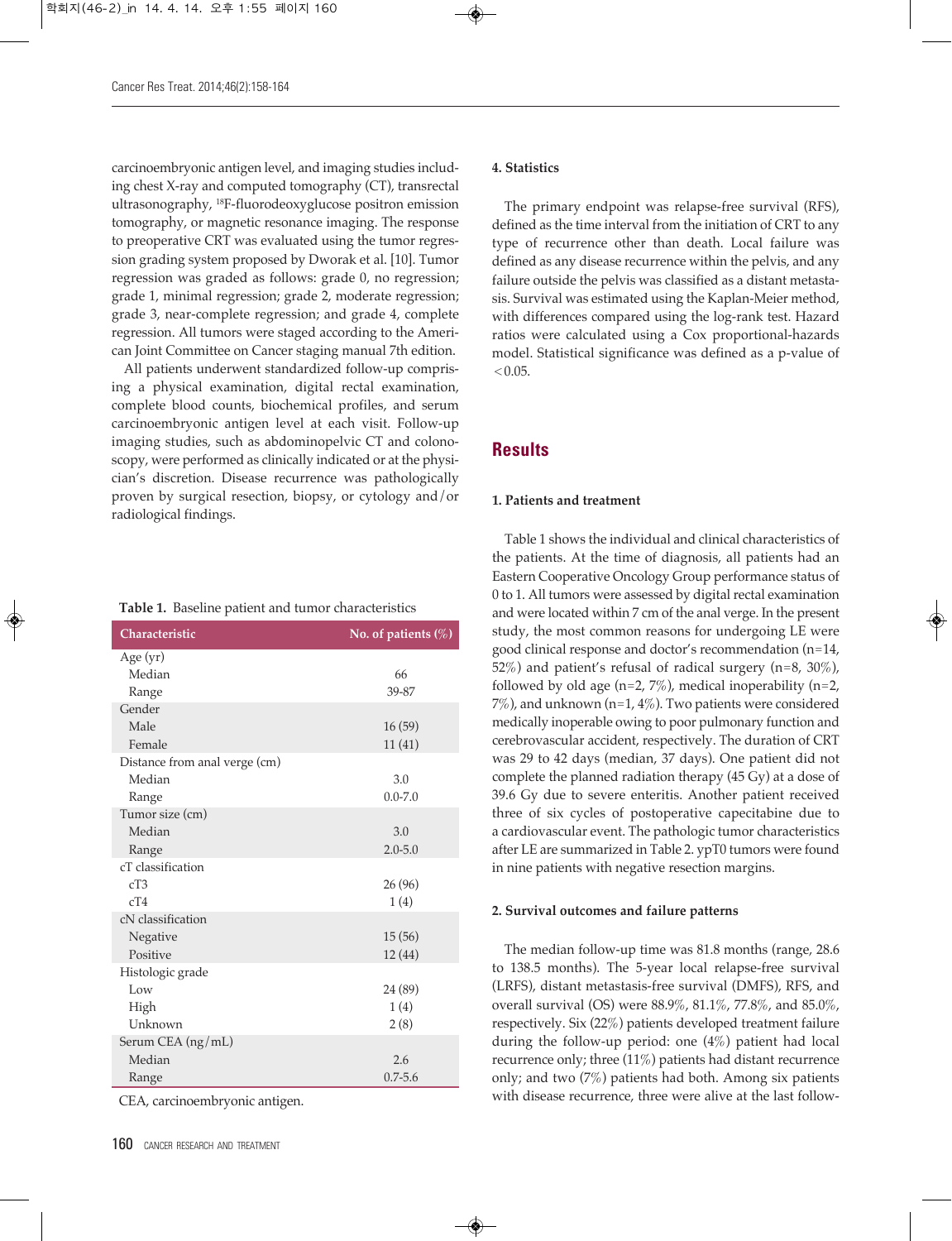| Characteristic         | No. of patients $(\%)$ |
|------------------------|------------------------|
| ypT classification     |                        |
| 0                      | 15(56)                 |
| 1                      | 3(11)                  |
| $\overline{2}$         | 5(19)                  |
| 3                      | 4(15)                  |
| Tumor regression grade |                        |
| 1                      | 1(4)                   |
| $\overline{2}$         | 2(7)                   |
| 3                      | 1(4)                   |
| $\overline{4}$         | 14(52)                 |
| Unknown                | 9(33)                  |
| Resection margin       |                        |
| Deep                   |                        |
| Negative               | 23(85)                 |
| Positive               | 2(7)                   |
| Unknown                | 2(7)                   |
| Peripheral             |                        |
| Negative               | 23(85)                 |
| Positive               | 1(4)                   |
| Unknown                | 3(11)                  |

**Table 2.** Pathologic tumor characteristics

up with a relapse-free status after salvage treatment: one patient (ypT0N0) who developed local recurrence only at the excision site after 14 months was salvaged with abdominoperineal resection (rpT2N0) and adjuvant chemotherapy (six cycles of 5-fluorouracil plus leucovorin); another patient with hepatic metastasis was salvaged with radiofrequency ablation and chemotherapy; and the other patient with both local and distant recurrences was treated with salvage chemotherapy (capecitabine plus oxaliplatin). During the study period until the time of analysis, a total of five (19%) patients died: three (11%) died of disease recurrence; one (4%) died of newly developed non-small-cell lung cancer; and one (4%) died of an unknown cause (no known recurrence). In this study, there were three patients who had resection margin positive. In one patient, recurrence did not occur during the follow-up period, and in the other two, it occurred only in a distant organ, thus our results indicated that margin positivity did not increase local recurrence.

#### **3. Variables affecting survival rates**

Univariate analysis was performed to identify the prognostic value of all clinicopathologic factors listed in Tables 1 and 2. The 5-year OS (94.1% vs. 66.7%, p=0.073) (Fig. 1A) and RFS (88.2% vs. 55.6%, p=0.051) (Fig. 1B) were better in patients with ypT0-1 than in those with ypT2-3, respectively, with borderline significance. The 5-year LRFS rates for patients with ypT0-1 and ypT2-3 were 94.1% and 77.8%, respectively  $(p=0.244)$  (Fig. 2A). The DMFS rate of patients with ypT0-1 was significantly better than that of ypT2-3 (94.1% vs. 55.6%, respectively; p=0.016) (Fig. 2B). None of the other variables tested were significantly correlated with LRFS, DMFS, RFS, or OS.



**Fig. 1.** Comparison of overall survival curves (p=0.073) (A) and relapse-free survival curves (p=0.051) (B) in patients stratified by ypT status (solid line, ypT0-1; dashed line, ypT2-3).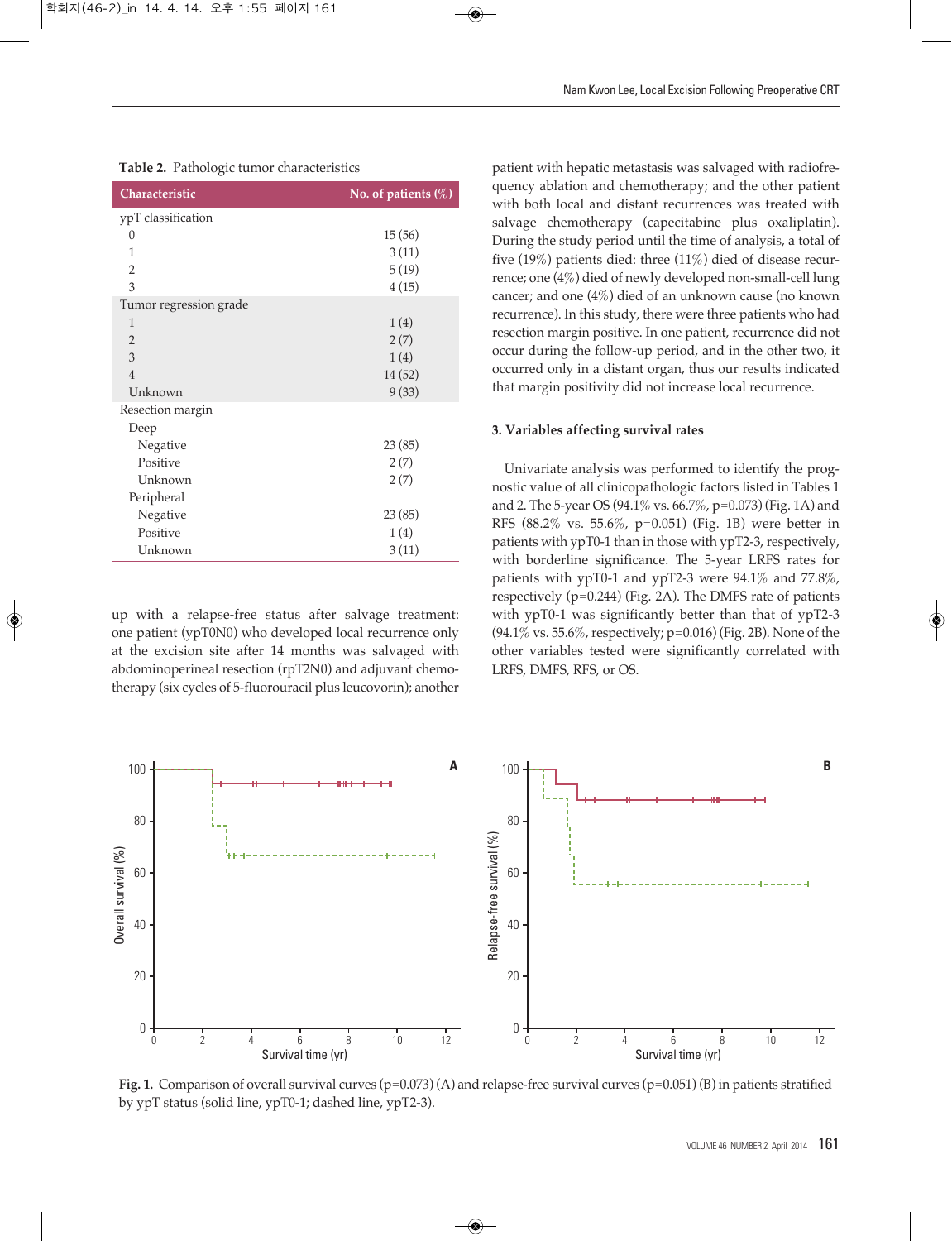

**Fig. 2.** Comparison of local recurrence-free survival curves (p=0.244) (A) and distant metastasis-free survival curves (p=0.016) (B) in patients stratified by ypT status (solid line, ypT0-1; dashed line, ypT2-3).

# **Discussion**

The purpose of this study was to evaluate the treatment outcomes of patients with LARC who underwent LE following preoperative CRT. At present, radical surgery remains the mainstay of treatment for LARC. Nevertheless, there has been increasing interest in the use of LE as a fallback option for LARC as well as early rectal cancer. There are several reasons that LE can be performed in patients with LARC. Some patients who want a better functional outcome and quality of life may refuse radical surgery mostly due to nonacceptance of permanent colostomy. In addition, physicians may recommend LE for patients who are deemed medically inoperable.

However, one of the major problems related to LE for LARC is the higher recurrence rate. Two cooperative group trials have provided information on the local recurrence rates of LE followed by adjuvant CRT for LARC. The Radiation Therapy Oncology Group Protocol 89-02 evaluated the efficacy of LE in 38 patients with cT2-3 rectal cancer and reported that LE was a feasible alternative treatment but that the local recurrence rates (16% in T2 and 23% in T3) and distant dissemination rates (12% in T2 and 31% in T3) appeared to escalate with increasing T classification [2]. The Cancer and Leukemia Group B (CALGB) 8,984 study reported the updated outcomes of 51 patients with T2 rectal cancer. The 10-year OS rate and local recurrence rate were 64% and 18%, respectively [3]. Thus, the high rate of local recurrence with LE remains unresolved, and the advantages

of LE should be balanced against this high local recurrence rate.

Preoperative CRT is well known to be effective in reducing the local recurrence rate [11]. Several studies have shown promising results for LE after preoperative CRT in patients with select cT2-3 tumors that responded well to CRT. Preoperative CRT allows downstaging of the primary tumor, sterilization of micrometastases in the pelvis, improved locoregional control, and decreased complication rates. Among these, significant tumor responses to preoperative CRT may lead to the use of LE even in patients at a high risk of disease recurrence because a pathologically complete response (ypCR) after CRT was suggested to have a favorable outcome [12-14]. The key rationale for this approach is the correlation between radiosensitivity and the inherent low aggressiveness of rectal cancer [15]. Bonnen et al. [16] demonstrated that local control and survival rates of patients treated with CRT followed by LE were comparable to those of patients treated with CRT followed by mesorectal excision. Borschitz et al. [17] analyzed previously published data regarding LE after preoperative CRT for cT2-3 rectal cancer. The local recurrence rate of patients with ypT1 disease consistently showed a low incidence of  $2\%$  (range, 0 to  $6\%$ ), whereas those in patients with ypT2 and ypT3 were 6% to 20% and up to 42%, respectively [17]. Mohiuddin et al. [18] reported that selected patients with cT3 tumors that were downstaged and met the criteria for LE appeared to have excellent survival outcomes. Our study also showed that patients with ypT0-1 tumors had a trend toward better treatment outcomes than those with ypT2-3 tumors. The 5-year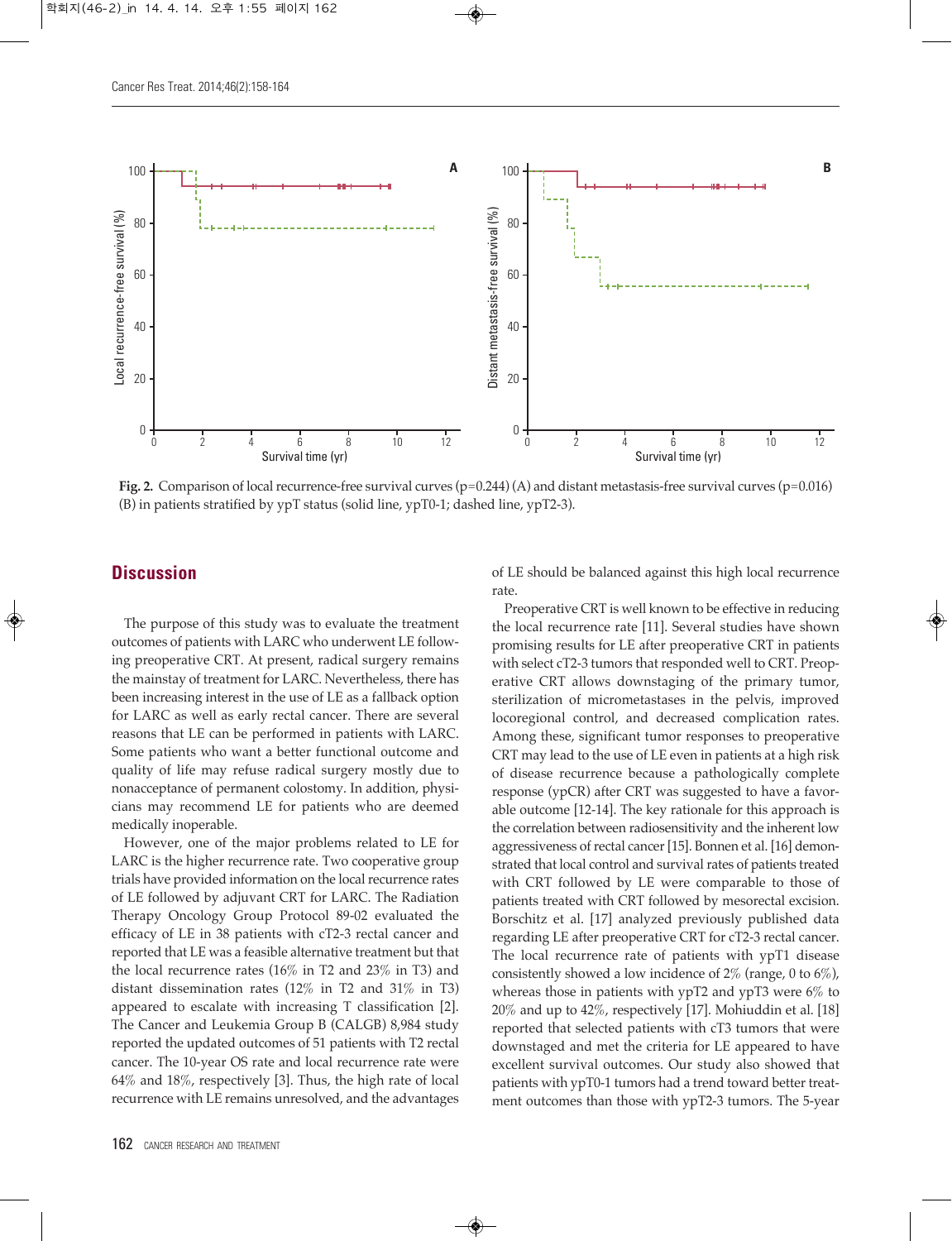local recurrence and OS rates in the present study for patients with ypT0-1 tumors were 5.9% and 94.1%, respectively, which were comparable to those reported for patients who underwent total mesorectal excision for early rectal cancer [19,20].

We included 12 (44%) patients with clinically positive pelvic lymph node(s) who were diagnosed by one or more imaging studies. If lymph node metastasis cannot be sterilized with preoperative CRT, LE in these patients may result in increased risks of local and distant recurrence because the residual lymphatic metastasis would have been left unresected. However, it is difficult to evaluate the status of lymph node involvement after preoperative CRT because LE did not provide information on ypN classification, and conventional imaging studies have limitations in assessing the response to preoperative CRT for rectal cancer due to radiation-induced edema, inflammation, and fibrosis [21]. Kim et al. [22] reported that pathologic nodal classification is an important prognostic factor for survival outcomes in patients with rectal cancer treated with preoperative CRT, and the ypT classification has been suggested as the most reliable predictor of ypN status: the ypN+ rate was 3.4% in ypT0-1; 16.9% in ypT2; and 49.3% in ypT3 patients [23]. Although the ypN classification was not reported in the present study, ypT classification may help to predict ypN status.

# **Conclusion**

We have confirmed an association between the tumor responses to preoperative CRT and treatment outcomes. The results of the present study suggest that LE may be a reasonable alternative treatment for patients with LARC who achieve ypT0-1 after preoperative CRT. Although the treatment outcome of LE in this patient subset seems promising, careful consideration should be given to preoperative patient selection. We hope that the results described here will add to the growing evidence and guide any future changes in the use of LE for LARC.

# **Conflicts of Interest**

Conflict of interest relevant to this article was not reported.

# **Acknowledgments**

This work was supported by a National Cancer Center Grant (NCC-1310070). The authors thank Dr. Min Kyu Kang at Yeungnam University, Dr. Woong Sub Koom at Yonsei University, Dr. Eui Kyu Chie at Seoul National University, and Dr. Jin Hee Kim at Keimyung University for patient accrual.

## **References**

- 1. NCCN Clinical practice guidelines in oncology: rectal cancer [Internet]. Fort Washington: National Comprehensive Cancer Network; [cited 2013 Mar 1]. Available from: http://www. nccn.org/professionals/physician\_gls/pdf/rectal.pdf.
- 2. Russell AH, Harris J, Rosenberg PJ, Sause WT, Fisher BJ, Hoffman JP, et al. Anal sphincter conservation for patients with adenocarcinoma of the distal rectum: long-term results of radiation therapy oncology group protocol 89-02. Int J Radiat Oncol Biol Phys. 2000;46:313-22.
- 3. Greenberg JA, Shibata D, Herndon JE 2nd, Steele GD Jr, Mayer R, Bleday R. Local excision of distal rectal cancer: an update of cancer and leukemia group B 8984. Dis Colon Rectum. 2008;51:1185-91.
- 4. Chakravarti A, Compton CC, Shellito PC, Wood WC, Landry J, Machuta SR, et al. Long-term follow-up of patients with rectal cancer managed by local excision with and without adjuvant irradiation. Ann Surg. 1999;230:49-54.
- 5. Nair RM, Siegel EM, Chen DT, Fulp WJ, Yeatman TJ, Malafa MP, et al. Long-term results of transanal excision after neoadjuvant chemoradiation for T2 and T3 adenocarcinomas of the rectum. J Gastrointest Surg. 2008;12:1797-805.
- 6. Kim CJ, Yeatman TJ, Coppola D, Trotti A, Williams B, Barthel JS, et al. Local excision of T2 and T3 rectal cancers after downstaging chemoradiation. Ann Surg. 2001;234:352-8.
- 7. Yeo SG, Kim DY, Kim TH, Kim SY, Chang HJ, Park JW, et al. Local excision following pre-operative chemoradiotherapyinduced downstaging for selected cT3 distal rectal cancer. Jpn J Clin Oncol. 2010;40:754-60.
- 8. Garcia-Aguilar J, Shi Q, Thomas CR Jr, Chan E, Cataldo P, Marcet J, et al. A phase II trial of neoadjuvant chemoradiation and local excision for T2N0 rectal cancer: preliminary results of the ACOSOG Z6041 trial. Ann Surg Oncol. 2012;19:384-91.
- 9. Bokkerink GM, de Graaf EJ, Punt CJ, Nagtegaal ID, Rutten H, Nuyttens JJ, et al. The CARTS study: chemoradiation therapy